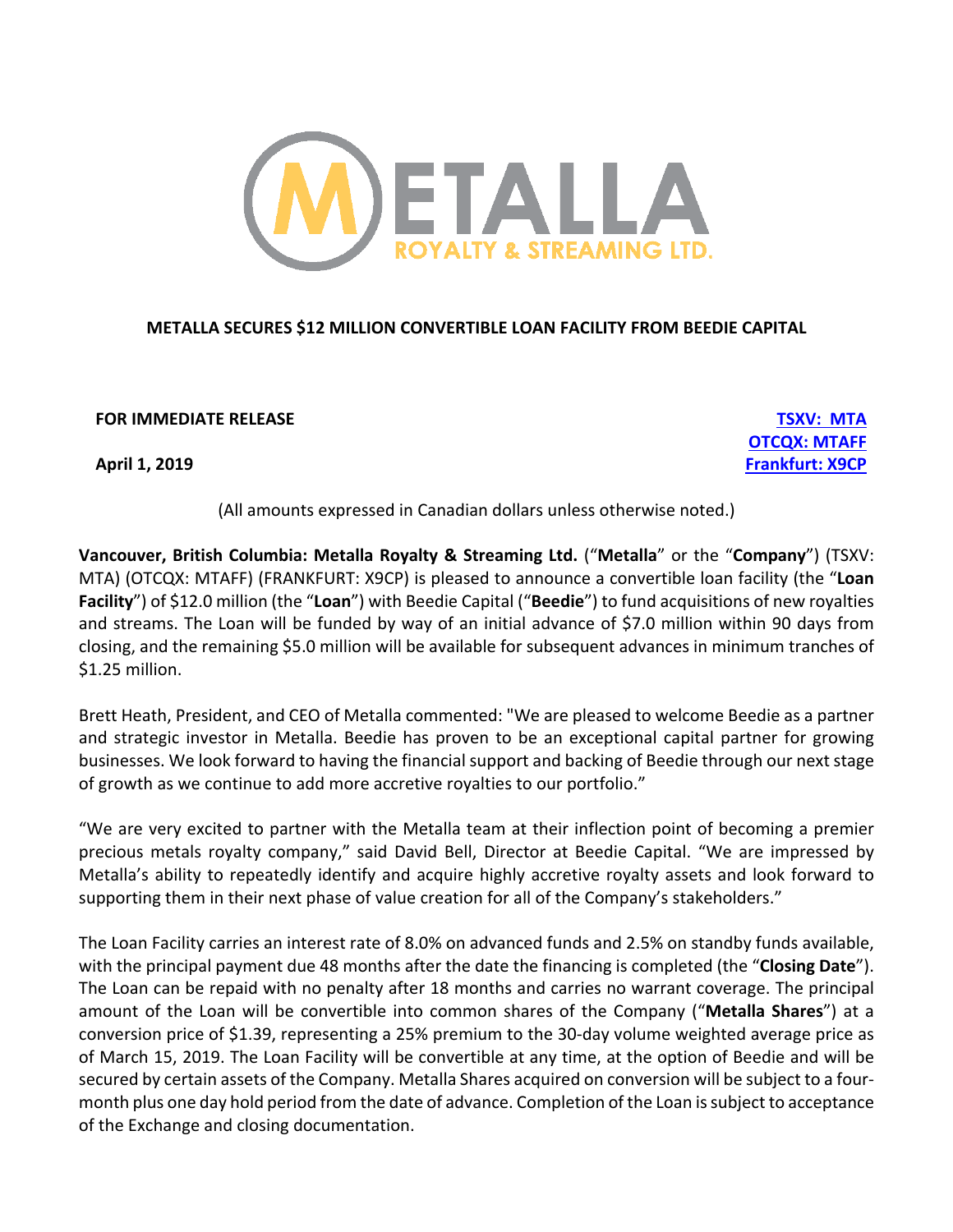#### **ADVISORS AND COUNSEL**

PI Financial Corp acted as financial advisor and Gowling WLG (Canada) acted as legal counsel for Metalla. McCarthy Tetrault served as legal counsel for Beedie.

## **ABOUT BEEDIE CAPITAL**

Beedie Capital is the family office investment arm of Beedie Group, the largest private industrial owner, developer and property manager in Western Canada. Beedie Capital partners with ambitious operators of high-growth public and private companies across a variety of industry sectors in North America. Please visit www.beedie.ca/capital for more information.

#### **ABOUT METALLA**

Metalla is a precious metals royalty and streaming company. Metalla provides shareholders with leveraged precious metal exposure through a diversified and growing portfolio of royalties and streams. Our strong foundation of current and future cash-generating asset base, combined with an experienced team gives Metalla a path to become one of the leading gold and silver companies for the next commodities cycle.

For further information, please visit our website at www.metallaroyalty.com

## **ON BEHALF OF METALLA ROYALTY & STREAMING LTD.**

(signed) "Brett Heath"

President and CEO

## **CONTACT INFORMATION**

## **Metalla Royalty & Streaming Ltd.**

Brett Heath, President & CEO Phone: 604-696-0741 Email: info@metallaroyalty.com

Kristina Pillon, Investor Relations Phone: 604-908-1695 Email: kristina@metallaroyalty.com

Website: www.metallaroyalty.com